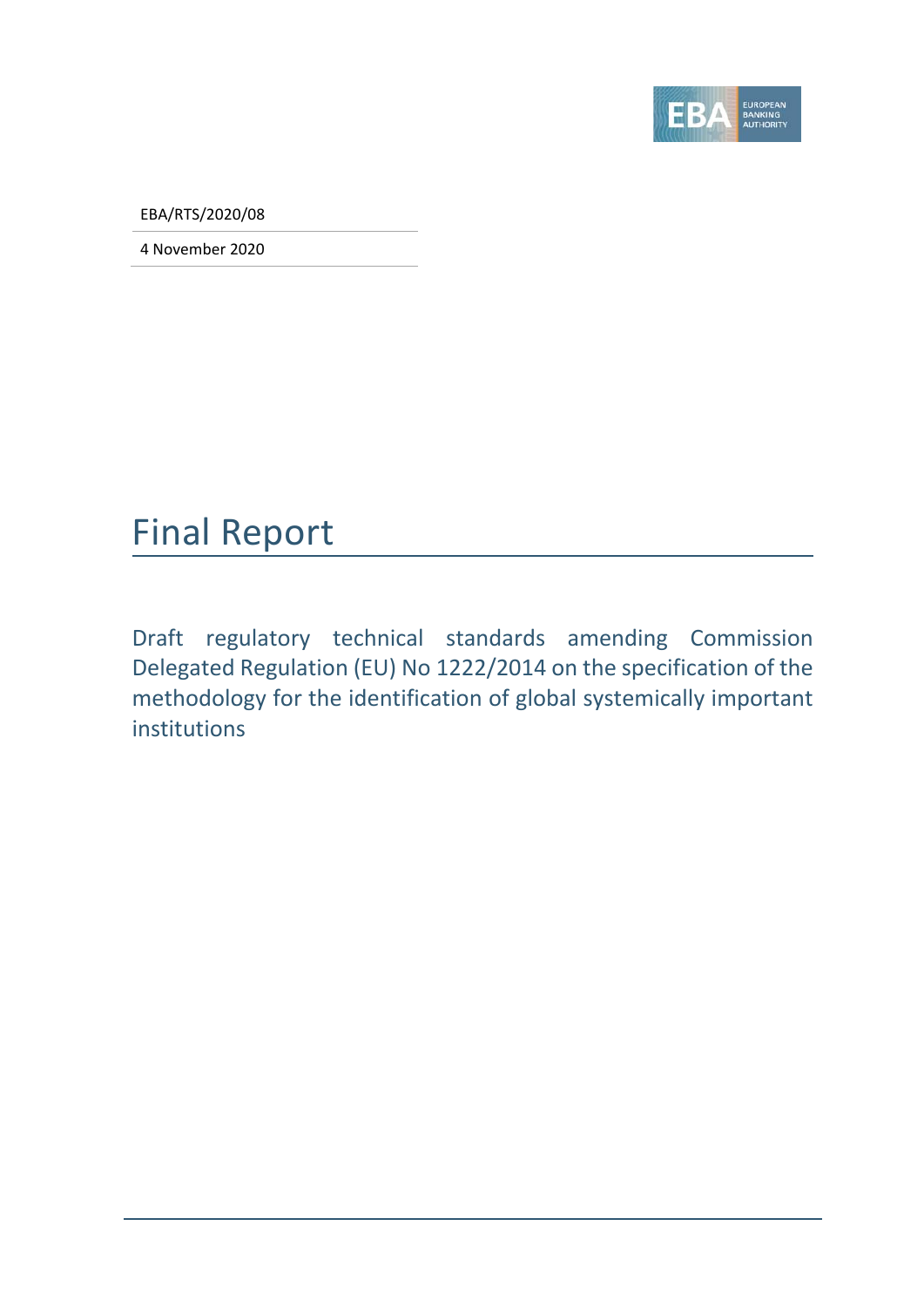

# **Contents**

|     | 1. Executive summary                                                                                                  | 3  |
|-----|-----------------------------------------------------------------------------------------------------------------------|----|
|     | 2. Background and rationale                                                                                           | 4  |
|     | 3. Draft regulatory technical standards on the identification of global systemically important<br><b>institutions</b> | 5. |
|     | 4. Accompanying documents                                                                                             | 11 |
| 4.1 | Cost-benefit analysis/impact assessment                                                                               | 11 |
| 4.2 | Feedback on the public consultation and the opinion of the Banking Stakeholder Group                                  | 16 |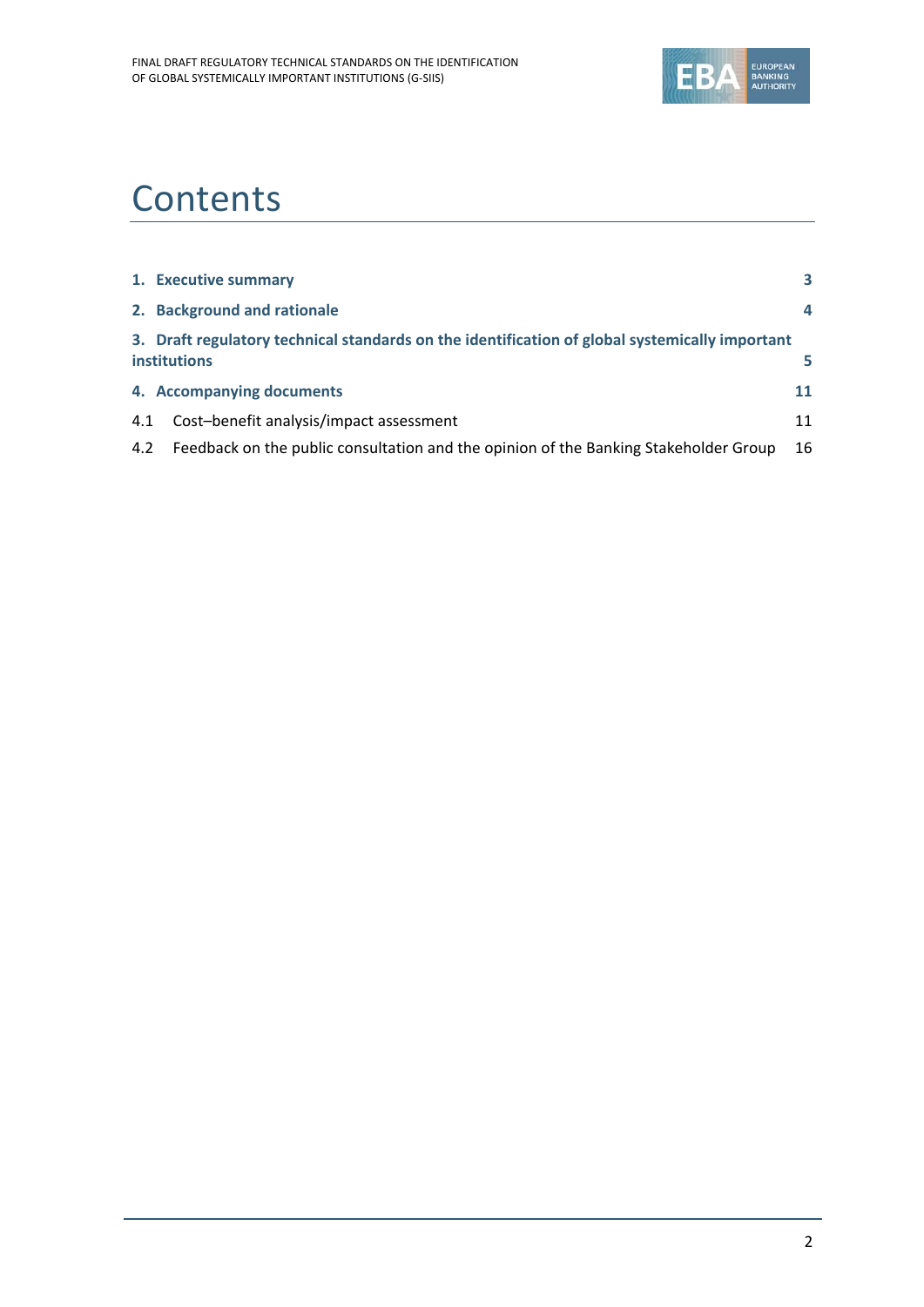

# 1. Executive summary

The EBA methodology for identifying global systemically important institutions (G‐SIIs) closely follows the approach of the Basel Committee on Banking Supervision (BCBS) to identifying global systemically important banks (G-SIBs), as they are referred to in BCBS terminology. In July 2018, the BCBS published an update to its approach to identifying G‐SIBs. This version replaced the July 2013 BCBS publication that had for the first time established an international framework for identifying G‐SIBs.

Consequently, the regulatory technical standards (RTS) on the methodology for identifying G‐SIIs have to be updated. In addition, Article 131 of Directive (EU) 2019/878 requires that the EBA design an additional identification methodology for G‐SIIs based both on the existing international standards and on the cross‐border activity of the group, excluding the group's activities across participating Member States as referred to in Article 4 of Regulation (EU) No 806/2014 of the European Parliament and of the Council. After considering a range of available alternatives, the EBA concluded that the recognition in full of the integration process concerning the European Banking Union and its Single Resolution Mechanism (SRM) is of key importance and should therefore be entirely translated into the computation of cross-jurisdictional activity indicators underpinning the methodology to identify G‐SIIs. The list of EU G‐SIBs identified by the BCBS and the G‐SIIs identified by Member States' authorities have been identical since 2014 and are expected to remain so in future.

For practical reasons, data instructions on indicator values and detailed template specifications are included in the EBA guidelines. Annual updates to these instructions and specifications will be published on the EBA website, and they should be taken into account by all groups and institutions with an exposure measure exceeding EUR 200 billion, with insurance subsidiaries' activities included in the calculation.

## Next steps

The draft RTS will be submitted to the Commission for endorsement, following which they will be subject to scrutiny by the European Parliament and the Council before being published in the *Official Journal of the European Union*, if necessary.

The guidelines will be translated into the official EU languages and published on the EBA website. The deadline for competent authorities to report whether they comply with the guidelines will be two months after the publication of the translations.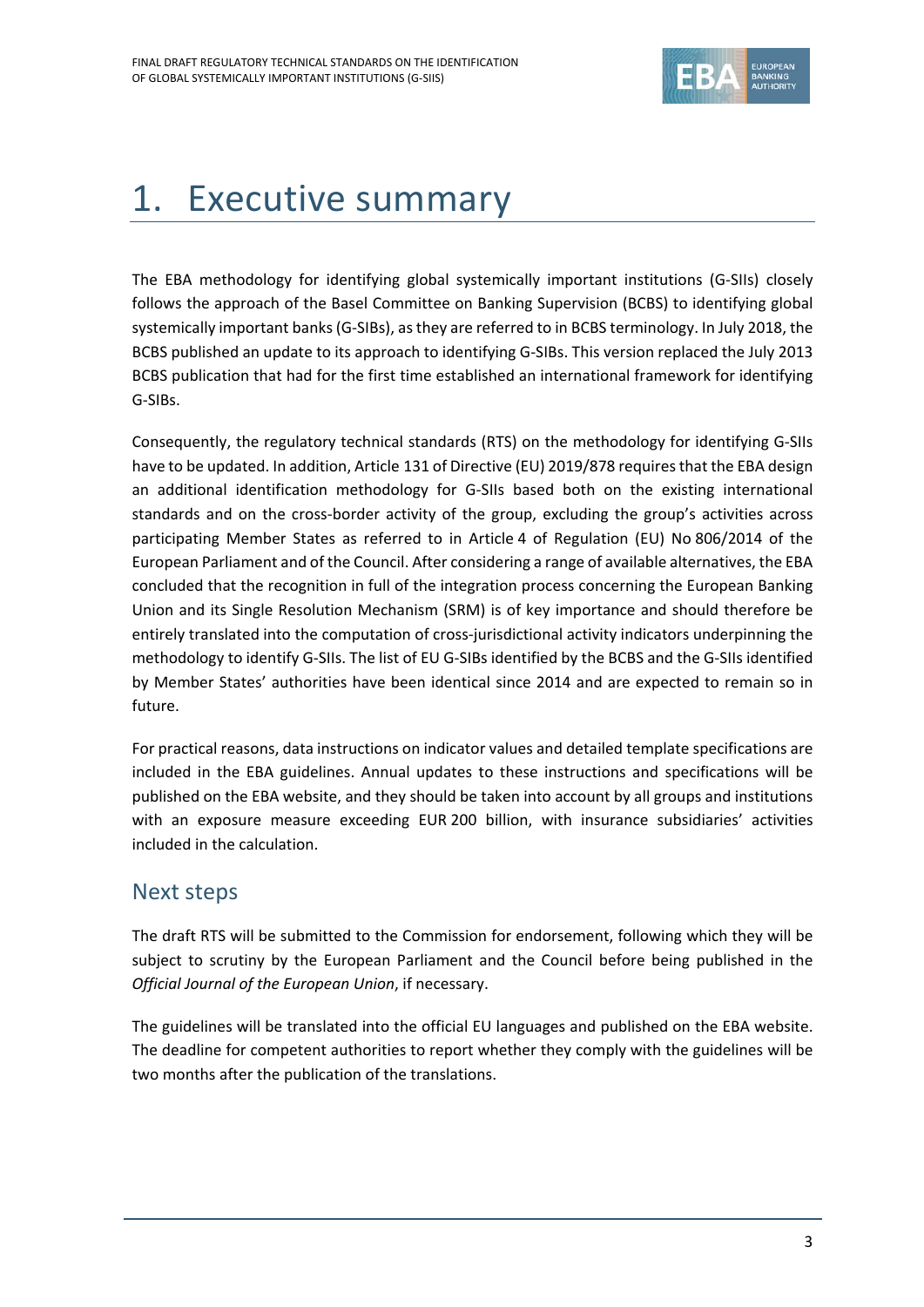

# 2. Background and rationale

The EBA methodology for identifying G-SIIs closely follows the approach of the BCBS to identifying G-SIBs. In July 2018, the BCBS published an update to its approach to identifying G‐SIBs. This version replaced the July 2013 BCBS publication that had for the first time established an international framework for identifying G‐SIBs. Consequently, the RTS on the methodology for identifying G‐SIIs have to be updated.

The list of EU G-SIBs identified by the BCBS and the G-SIIs identified by Member States' authorities have been identical since 2014 and are expected to remain so in future. This is in line with Article 131 of Directive (EU) 2019/878, which requires that the methodology take into account internationally agreed standards. In addition, this newly amended article requires that the EBA design an additional identification methodology for G‐SIIs based both on the existing international standards and on the cross‐border activities of the group, excluding the group's activities across participating Member States as referred to in Article 4 of Regulation (EU) No 806/2014 of the European Parliament and of the Council. In accordance with the G‐SIB assessment methodology published by the BCBS, the cross‐ jurisdictional claims and liabilities of an institution are indicators of its global systemic importance and of the impact that its failure could have on the global financial system. Those indicators, which are to refer to 31 December, reflect specific concerns, for instance about the greater difficulty of coordinating the resolution of institutions with significant cross‐border activities. The progress made in terms of the common approach to resolution resulting from the reinforcement of the Single Rulebook and from the establishment of the SRM has significantly increased the ability to resolve cross-border groups within the Banking Union in an orderly manner. Therefore, and without prejudice to the capacity of competent or designated authorities to exercise their supervisory judgement, an alternative score reflecting that progress should be calculated. Competent and designated authorities should consider that score when assessing the systemic importance of credit institutions, without its affecting the data supplied by EU authorities to the BCBS for the determination of international denominators. These EBA RTS deliver on that mandate by specifying the technical details of the additional identification methodology for identifying G‐SIIs and assigning corresponding buffer rates, ensuring recognition of the integrated European resolution framework within the context of the SRM. This additional EU methodology may be used by supervisors in framing the discussions held at the BCBS for the purpose of defining the annual list of G‐SIBs and related higher capital buffer requirements. The draft RTS will apply from the 2022 G-SII assessment exercise based on end-2021 information.

The RTS on the identification methodology for G‐SIIs and the EBA guidelines will be under ongoing review, as the BCBS identification process results in regular reviews of the identification methodology.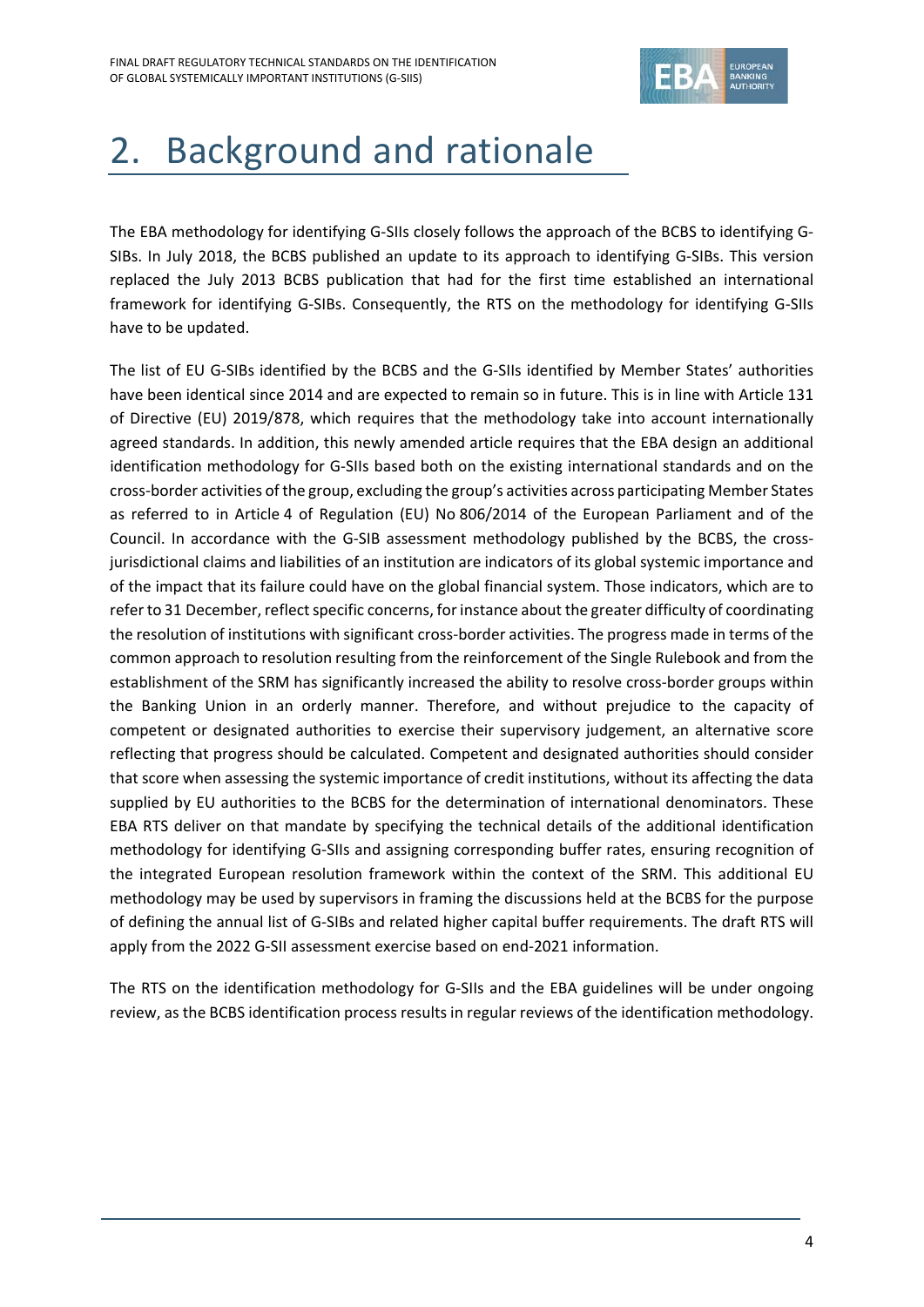

# 3. Draft regulatory technical standards on the identification of global systemically important institutions

### **COMMISSION DELEGATED REGULATION (EU) …/..**

#### **of XXX**

### **[…]**

**amending Delegated Regulation (EU) No 1222/2014 supplementing Directive 2013/36/EU of the European Parliament and of the Council with regard to regulatory technical standards for the specification of the methodology for the identification of global systemically important institutions and for the definition of subcategories of global systemically important institutions** 

THE EUROPEAN COMMISSION,

Having regard to the Treaty on the Functioning of the European Union,

Having regard to Directive 2013/36/EU of the European Parliament and of the Council of 26 June 2013 on access to the activity of credit institutions and the prudential supervision of credit institutions and investment firms, amending Directive 2002/87/EC and repealing Directives 2006/48/EC and 2006/49/EC, and in particular Article 131(18) thereof,

Whereas:

(1) In July 2018, the Basel Committee on Banking Supervision published a revised methodology for assessing global systemically important banks and assigning higher loss absorbency requirements, which is the first revision to the framework for global systemically important financial institutions established by the Financial Stability Board following the report *Reducing the moral hazard posed by systemically important financial institutions – FSB Recommendations and Time Lines*. It is of the utmost importance that the identification methodology specified by Delegated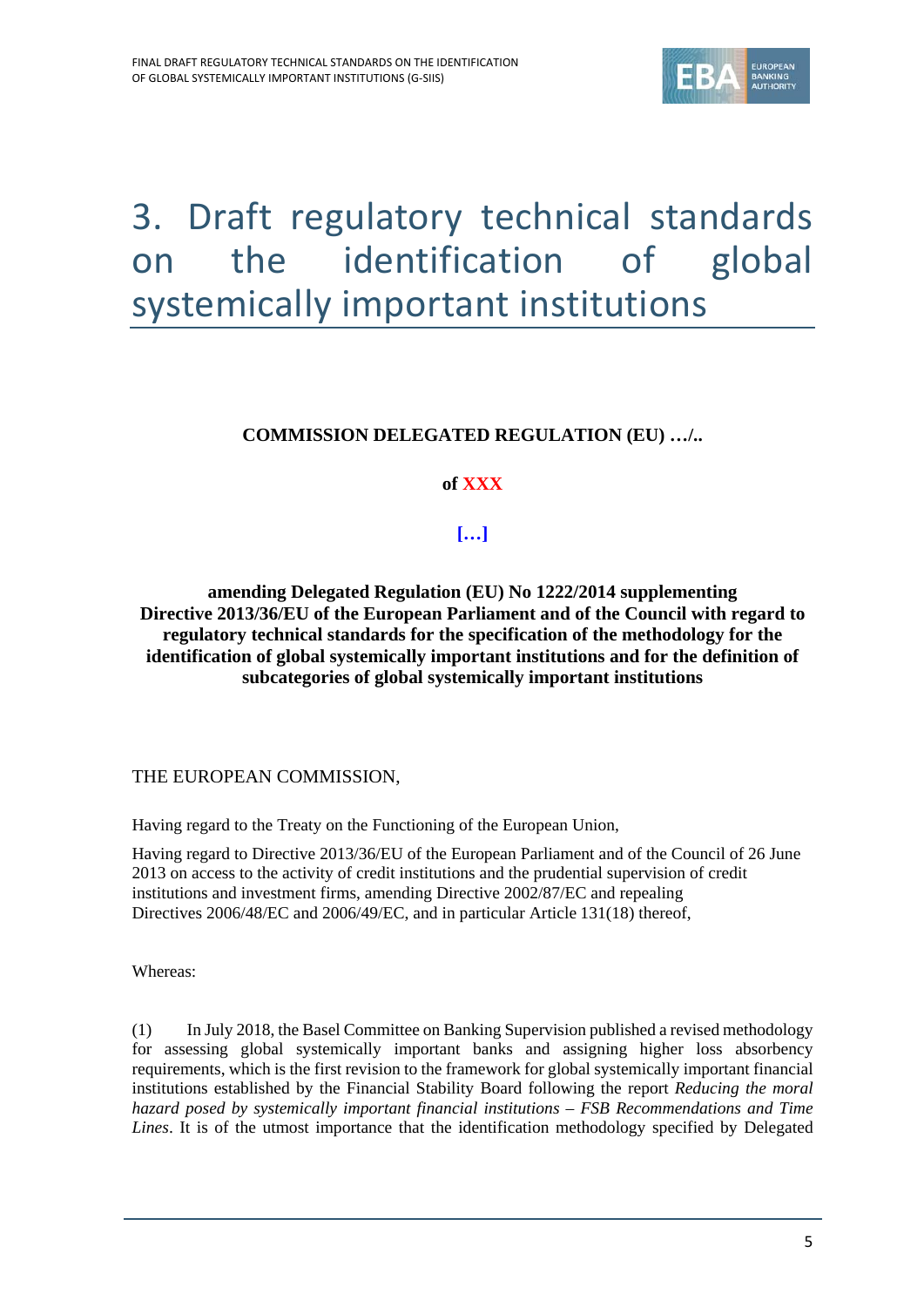

Regulation (EU) No 1222/2014<sup>1</sup> be kept up to date, to reflect current developments in the global banking system and to take into account updated international standards.

(2) The updated international standards, as published by the Basel Committee on Banking Supervision in July 2018, introduce one new indicator to measure systemic importance. This new indicator relates to trading volume and is included in the category measuring the substitutability of services or of the financial infrastructure provided by a banking group. Despite the introduction of a new indicator, this category retains its previous relative weight of 20% in the overall score for each entity. The relative weight assigned to the new trading volume indicator is 3.33%, which is offset by a reduction in the relative weight of underwritten transactions in the debt and equity markets indicator, from 6.67% to 3.33%. The updated international standards also included insurance activities in the indicators-based measurement approach used to assess the systemic importance of banking groups.

(3) Directive (EU) 2019/878 of the European Parliament and of the Council  $l^2$  introduced an additional overall score for each entity with cross-border activities within the Member States participating in the Single Resolution Mechanism to reflect the ability to resolve cross-border groups within the Banking Union in an orderly manner. It is therefore appropriate to amend the definition of the cross-border activity indicators to reflect this change.

(4) Directive (EU) 2019/878 of the European Parliament and of the Council further enabled relevant authorities to use sound supervisory judgement to reallocate a global systemically important institution (G-SII) from a higher subcategory to a lower subcategory on the basis of the additional overall score that accounts for the specificities of the European Banking Union and the Single Resolution Mechanism within cross-border activity indicators. The possibility of reallocating a G-SII with cross-border activities within the Member States participating in the Single Resolution Mechanism from a higher subcategory to a lower subcategory should, however, be limited to a maximum decrease of one subcategory from the original subcategory allocation resulting from the initial G-SII overall score, to mitigate the potential adverse effects of a sharp reduction in a G-SII's allocated systemic importance, in line with the international standards. Moreover, in order to ensure consistency with the views of the Basel Committee on Banking Supervision, any supervisory judgement leading to a reallocation of a G-SII to a lower subcategory should adequately take into account its views.

(5) The data collection in accordance with the revised international standards, which include the newly added trading volume indicator, will start in the first quarter of 2022. G-SIIs will therefore be identified on the basis of the revised framework for the first time in the last quarter of 2022. In order to align the application of the provisions of the revised identification methodology set out in this Regulation with the relevant dates of application of the revised international standards, the provisions of this Regulation that reflect the changes in those international standards will apply from 1 December 2021.

(6) Delegated Regulation No 1224/2014 should therefore be amended accordingly.

<u> Andreas Andreas Andreas Andreas Andreas Andreas Andreas Andreas Andreas Andreas Andreas Andreas Andreas Andr</u>

(7) The EBA has conducted open public consultations on the draft regulatory technical standards on which this Regulation is based, analysed the potential related costs and benefits, and requested the opinion of the Banking Stakeholder Group established in accordance with Article 37 of Regulation (EU) No 1093/2010 of the European Parliament and of the Council.

<sup>&</sup>lt;sup>1</sup> Commission Delegated Regulation (EU) No 1222/2014 of 8 October 2014 supplementing Directive 2013/36/EU of the European Parliament and of the Council with regard to regulatory technical standards for the specification of the methodology for the identification of global systemically important institutions and for the definition of subcategories of global systemically important institutions (OJ L 330, 15.11.2014, p. 27).

<sup>2</sup> Directive (EU) 2019/878 of the European Parliament and of the Council of 20 May 2019 amending Directive 2013/36/EU as regards exempted entities, financial holding companies, mixed financial holding companies, remuneration, supervisory measures and powers and capital conservation measures (OJ L 150, 7.6.2019, p. 253).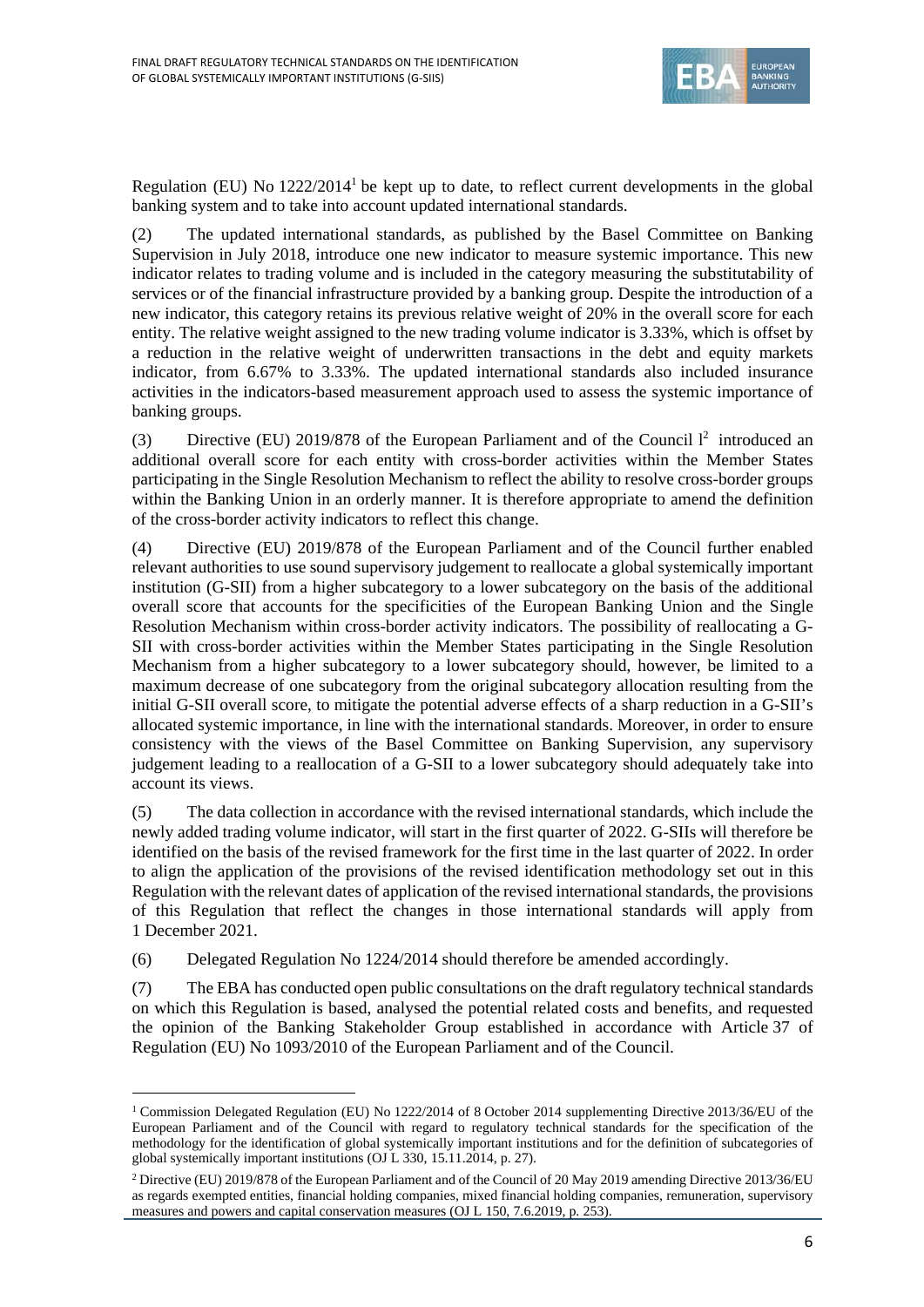

### HAS ADOPTED THIS REGULATION:

#### *Article 1*

#### *Amendments to Delegated Regulation (EU) No 1222/2014*

Delegated Regulation (EU) No 1222/2014 is amended as follows:

 $(1)$  In Article 2, point  $(1)$  is replaced by the following:

'(1) 'Relevant entity' means a group headed by an EU parent institution, an EU parent financial holding company or an EU parent mixed financial holding company, or an institution that is not a subsidiary of an EU parent institution, an EU parent financial holding company or an EU parent mixed financial holding company;'

(2) Article 3, paragraph 2 is replaced by the following:

'2. The relevant authority shall report the indicator values of each relevant entity with a total exposure measure, calculated in accordance with Article 429(4) of Regulation (EU) No 575/2013, above EUR 200 billion that is authorised within its jurisdiction to the EBA not later than 31 July of each year. The indicator values shall be collected by the relevant authority taking into account the further specifications of the underlying data as set out in any guidelines developed by the EBA pursuant to Article 16 of Regulation (EU) No 1093/2010. The relevant authority shall ensure that the indicator values are identical to those submitted to the Basel Committee on Banking Supervision.'

(3) Article 4 is replaced by the following:

#### '**Article 4**

#### **Identification procedure**

1. The relevant authority shall calculate the scores of the relevant entities that are included in the sample notified by the EBA and which are authorised in its jurisdiction not later than 1 September of each year.

2. Where the relevant authority, in the exercise of sound supervisory judgement, reallocates a G-SII from a lower subcategory to a higher subcategory or designates a relevant entity as a G-SII in accordance with points (a) or (b) of Article 131(10) of Directive 2013/36/EU, respectively, the relevant authority shall communicate a detailed statement in written form on the reasons for its assessment to the EBA not later than 1 November of each year.

3. Where the relevant authority, in the exercise of sound supervisory judgement, reallocates a G-SII from a higher subcategory to a lower subcategory in accordance with point (c) of Article 131(10) of Directive 2013/36/EU, the relevant authority shall communicate a detailed statement in written form on the reasons for its assessment to the EBA not later than 30 September of each year.

4. The identification of a relevant entity as a G-SII and the allocation to a higher subcategory shall take effect as of 1 January of the second year following the calendar year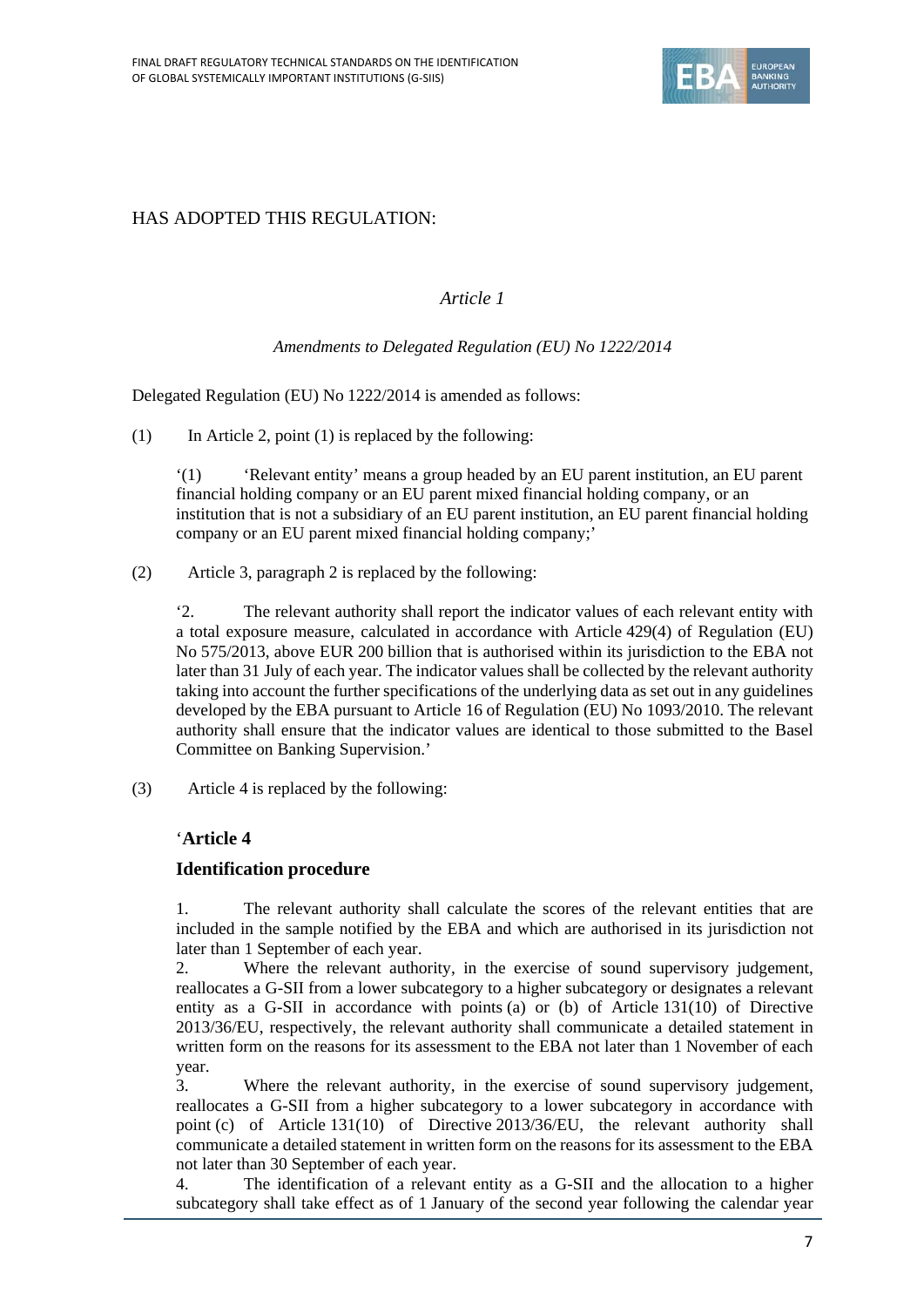

when the denominators have been notified to the relevant authorities in accordance with Article 3. When a G-SII is allocated to a lower subcategory than in the previous year's identification process, the lower G-SII buffer requirement shall take effect from 1 January of the first following year, unless the relevant authority exerts its supervisory judgement to delay the application of the requirement to the date referred to in the first sentence of this paragraph. 5. The identification of a relevant entity as a G-SII by the relevant authority shall include the Legal Entity Identifiers (LEIs) of all legal entities included in the prudential scope of consolidation of the G-SII. The relevant entity identified by the relevant authority shall disclose by 1 March of the first following year its group structure by providing the LEIs, where available, of all consolidated entities in the group. The relevant entity shall ensure that its group structure as disclosed through the LEIs is permanently updated.'

(4) Article 5 is amended as follows:

(a) The following paragraph 1a is inserted:

'1a. By way of derogation from paragraph 1, the values of the indicators referred to in paragraph 1, points (a) and (b) of paragraph 2, and points (a) and (b) of paragraph 4 of Article 6 shall also include insurance subsidiaries.'

(b) Paragraph 2 is replaced by the following:

'2. The relevant authority shall determine the score of each relevant entity in the sample as the simple average of the category scores subject to a maximum category score of 500 basis points for the category measuring substitutability.

Each category score, except for the category measuring the substitutability of the services and of the financial infrastructure provided by the group, shall be calculated as the simple average of the values resulting from dividing each of the indicator values of that category by the denominator of the indicator notified by the EBA.

The score for the category measuring the substitutability of the services and of the financial infrastructure provided by the group shall be calculated as the weighted average of the indicator values of that category. For this purpose, the full indicator values for assets under custody and for payments activity referred to in points (a) and (b), respectively, of Article 6(3) and half of the indicator values for underwritten transactions in debt and equity markets and for trading volume referred to in points (c) and (d), respectively, of Article 6(3) shall be computed.

The scores shall be expressed in basis points and shall be rounded to the nearest whole basis point.'

(b) The following paragraph 5a is inserted:

'5a. The relevant authority shall determine an additional overall score for each relevant entity with cross-border activities across participating Member States as referred to in Article 4 of Regulation (EU) No 806/2014 of the European Parliament and of the Council as follows:

(a) The relevant authority shall follow the process set out in paragraph 2 of this Article, replacing the relevant entity's indicator values referred to in points (a) and (b) of Article 6(5) measuring the cross-border activity of the group with those calculated in accordance with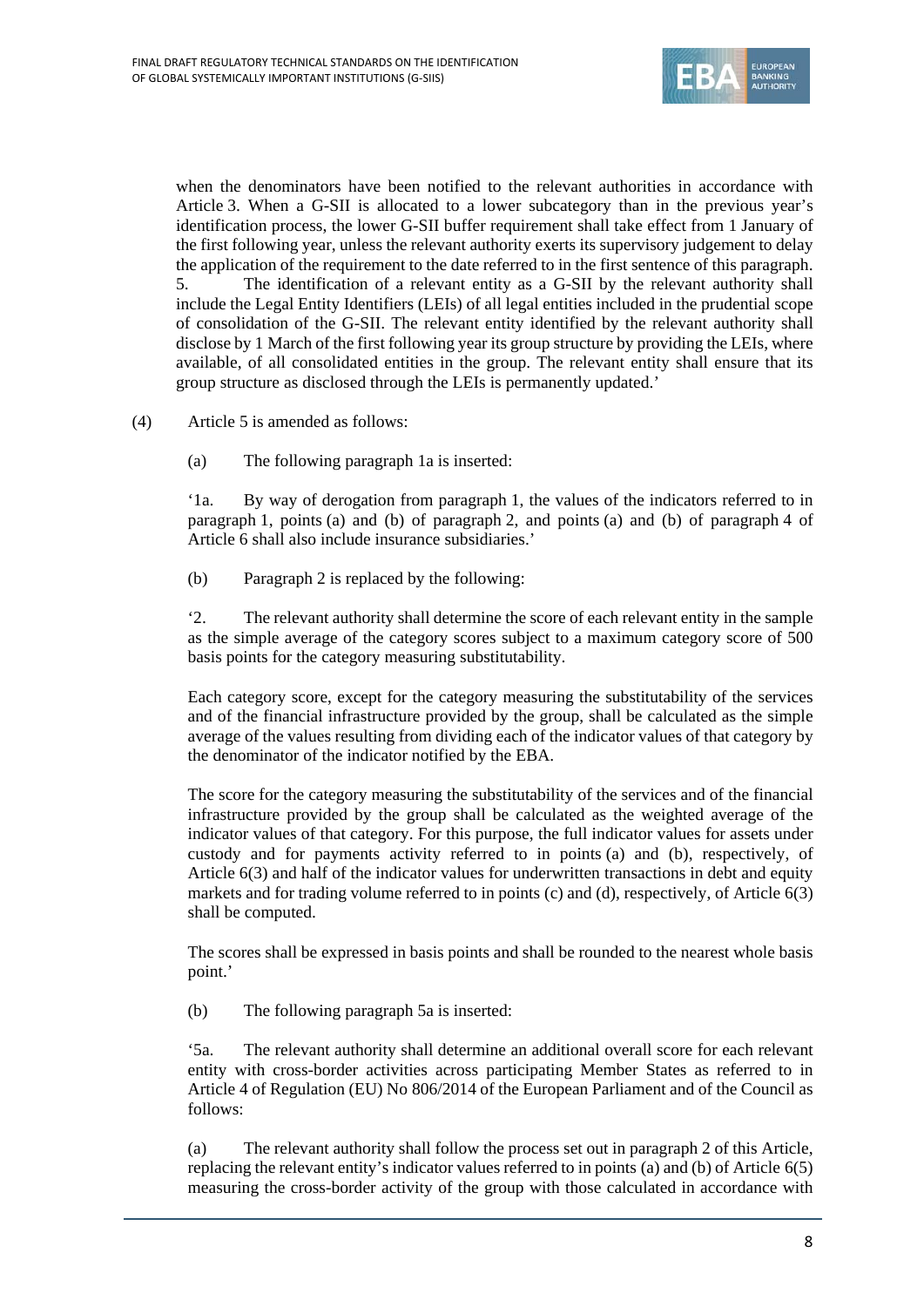

point (b) of this paragraph and the corresponding denominators with the revised denominators provided by the EBA;

(b) For the purposes of point (a), the relevant authority shall consider as domestic all claims and liabilities vis-à-vis counterparties domiciled in participating Member States as referred to in Article 4 of Regulation (EU) No 806/2014 of the European Parliament and of the Council;

(c) For all other categories, the relevant authority shall consider the same unchanged indicator values reported by the relevant entity and denominators notified by the EBA;'

(d) The following paragraph 5b is inserted:

'5b. On the basis of the additional overall score referred to in paragraph 5a, a decision to reallocate a G-SII from a higher subcategory to a lower subcategory, in the exercise of sound supervisory judgement in accordance with point (c) of Article 131(10) of Directive 2013/36/EU, shall be based on an assessment of whether its failure would have a lower negative impact on the global financial market and the global economy including, where appropriate, consideration of any views or reservations adopted by the Basel Committee on Banking Supervision in accordance with its publicly available methodology for assessing the systemic importance of global systemically important banks.

The additional overall score may determine the allocation of the G-SII to a lower subcategory in accordance with paragraph 3 of this Article. The reallocation of the G-SII to a lower subcategory shall be limited to a maximum of one subcategory level.'

(d) Paragraph 6 is replaced by the following:

'6. The decisions referred to in paragraphs 4, 5 and 5b shall be supported by ancillary indicators, which shall not be indicators of the probability that the relevant entity will fail. Such decisions shall be based on well-documented and verifiable quantitative and qualitative information.'

(5) In Article 6(3), a new point (d) is inserted:

'(d) Trading volume.'

(6) Article 7 is deleted.

#### *Article 2*

#### *Entry into force and application*

- 1. This Regulation shall enter into force on the day following that of its publication in the *Official Journal of the European Union*.
- 2. This Regulation shall apply from [insert: date of entry into force as per paragraph 1] with the exceptions listed in paragraph 3.
- 3. The following points shall apply from 1 December 2021: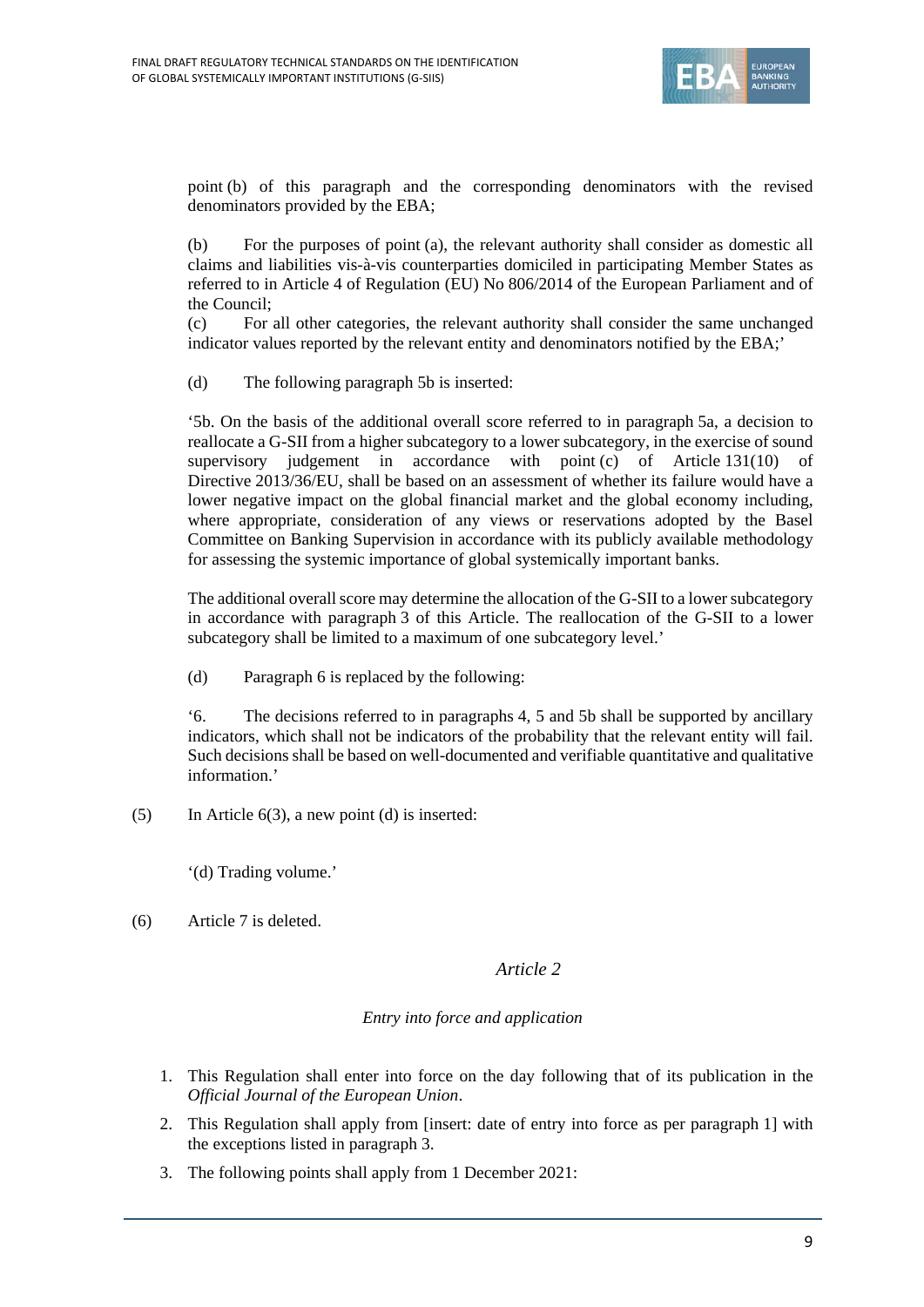

- (a) Points (4)(a) and (b), as regards the inclusion of insurance subsidiaries' activity in the indicator value and score calculations;
- (b) Point (5), as regards the inclusion of the trading volume indicator;

This Regulation shall be binding in its entirety and directly applicable in all Member States. Done at Brussels,

> *For the Commission The President*

 *[For the Commission On behalf of the President* 

 *[Position]*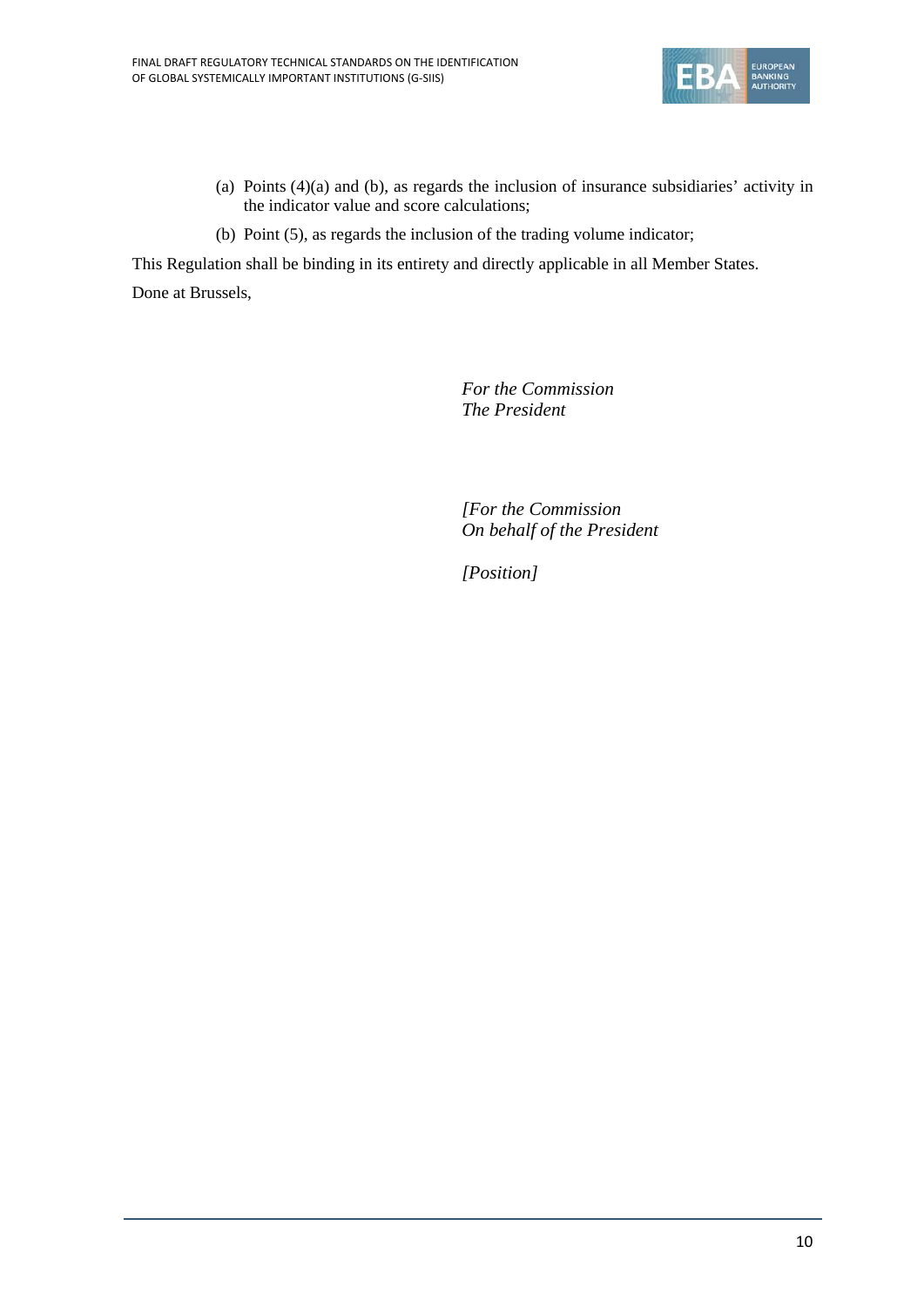

## 4. Accompanying documents

## 4.1 Cost–benefit analysis/impact assessment

This analysis provides the reader with an overview as regards problem identification, possible options to address the problem and their potential impacts. The quantitative analysis relies on information collected by the EBA for the identification and classification of G‐SIIs. This makes it possible to evaluate the impact in terms of the score computed at bank level under the new methodology.

#### A. Problem identification

The current methodology for the identification of G‐SIIs relies on the evaluation of five broad aspects of the banks: size, interconnectedness, substitutability, cross-jurisdictional activity and complexity.

The cross-jurisdictional indicator aims to cover the additional burden in the event of a bank's distress or failure arising from coordination difficulties between different countries, potentially with different legislative frameworks. The rationale is that the international impact of a bank's failure would be higher the greater the bank's global reach is, given the difficulties involved in coordinating its resolution.

Currently, all cross‐border activities carried out by European banks in Member States of the EU or in the European Banking Union (EBU) – the latter being constituted by the Member States that have joined the SRM – contribute to the cross-jurisdictional indicator, as prescribed by the internationally agreed methodology for identifying G‐SIBs. By comparison, activities that US banks carry out in states other than the home state are not included in the indicator.

The BCBS was asked to analyse the possibility of considering the EBU as a single jurisdiction in the G‐SIB methodology. This could have been justified by the fact that the EBU benefits from a single regulatory framework in terms of capital requirements and banking resolution. This uniform regulation is established by a single supervisor and a single resolution authority. In its July 2018 revision, the BCBS decided, however, not to modify the G-SIB methodology in this regard.

During the three‐year review period of the G‐SIB framework, the BCBS verified that treating the EBU as a single jurisdiction would reduce cross-jurisdictional claims and liabilities for EBU banks. Consequently, the cross‐jurisdictional activity indicator would most likely be lower for EBU banks and, as a result of the impact on denominators, higher for non‐EBU banks.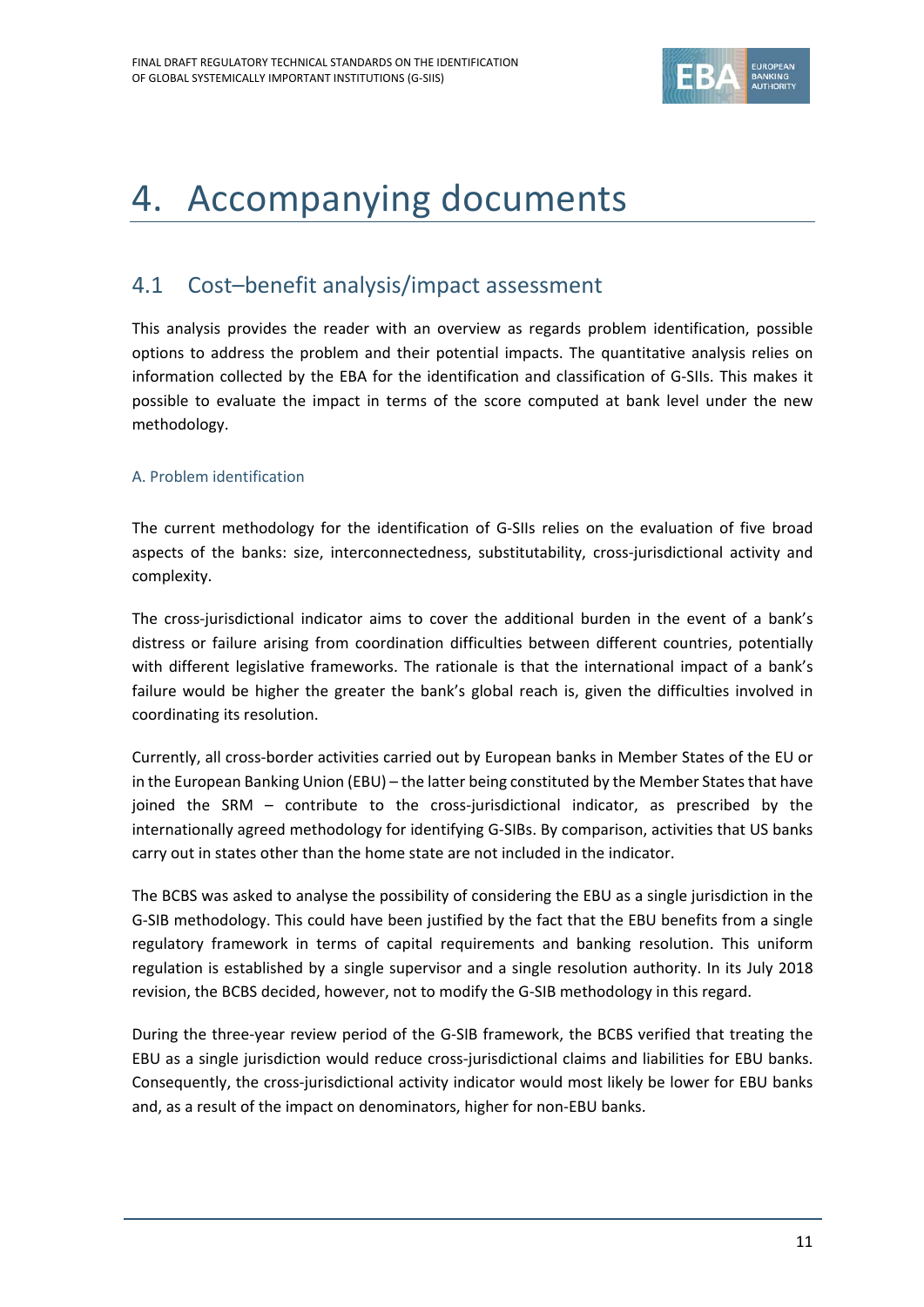

#### B. Policy objectives

Article 131 of Directive (EU) 2019/878 requiresthat the EBA develop an additional methodology for the identification of G-SIIs that excludes the cross-border activities of European banks in EBU Member States. The rationale behind this request is to recognise the efforts made in recent years to create harmonised European banking regulation and a common approach to resolution. This initiative was also intended to contribute to ensuring a level playing field with banks in other jurisdictions where different states are not considered different jurisdictions. It would also remove possible barriers to the expansion of cross-border banking activities among EBU countries.

The introduction of an additional methodology has some advantages, although it also brings the disadvantage of representing a potential deviation from the BCBS standard.

#### C. Baseline scenario

The analysis is incremental: the assessments are formulated in differential terms with respect to a baseline scenario, namely maintaining the status quo. The costs and benefits are therefore strictly connected to the changes that the regulatory option entails.

Although the 'no policy change' scenario is not feasible given the clear mandate in the regulation, it is the natural basis for comparison of the impacts of the policy options.

#### D. Options considered

Three options were considered, although the no-change option is not available in practice due to the legislator's explicit mandate:

- 0. no change;
- 1. adopt the proposed methodology, either with a cap that could be formulated in absolute or relative terms or without a cap;
- 2. adopt the proposed methodology taking into account the impact of different foreign exchange (FX) conversion methods.

#### E. Cost–benefit analysis

The proposed methodology and the possible correction for the impact of FX conversion do not involve additional data collection, so no additional material/administrative costs for banks are expected and neither of the two options would result in making reporting more complicated.

The figure below compares the scores computed for the European banks following the basic BCBS methodology and the proposed methodology. The data refers to end‐2018. As expected, in terms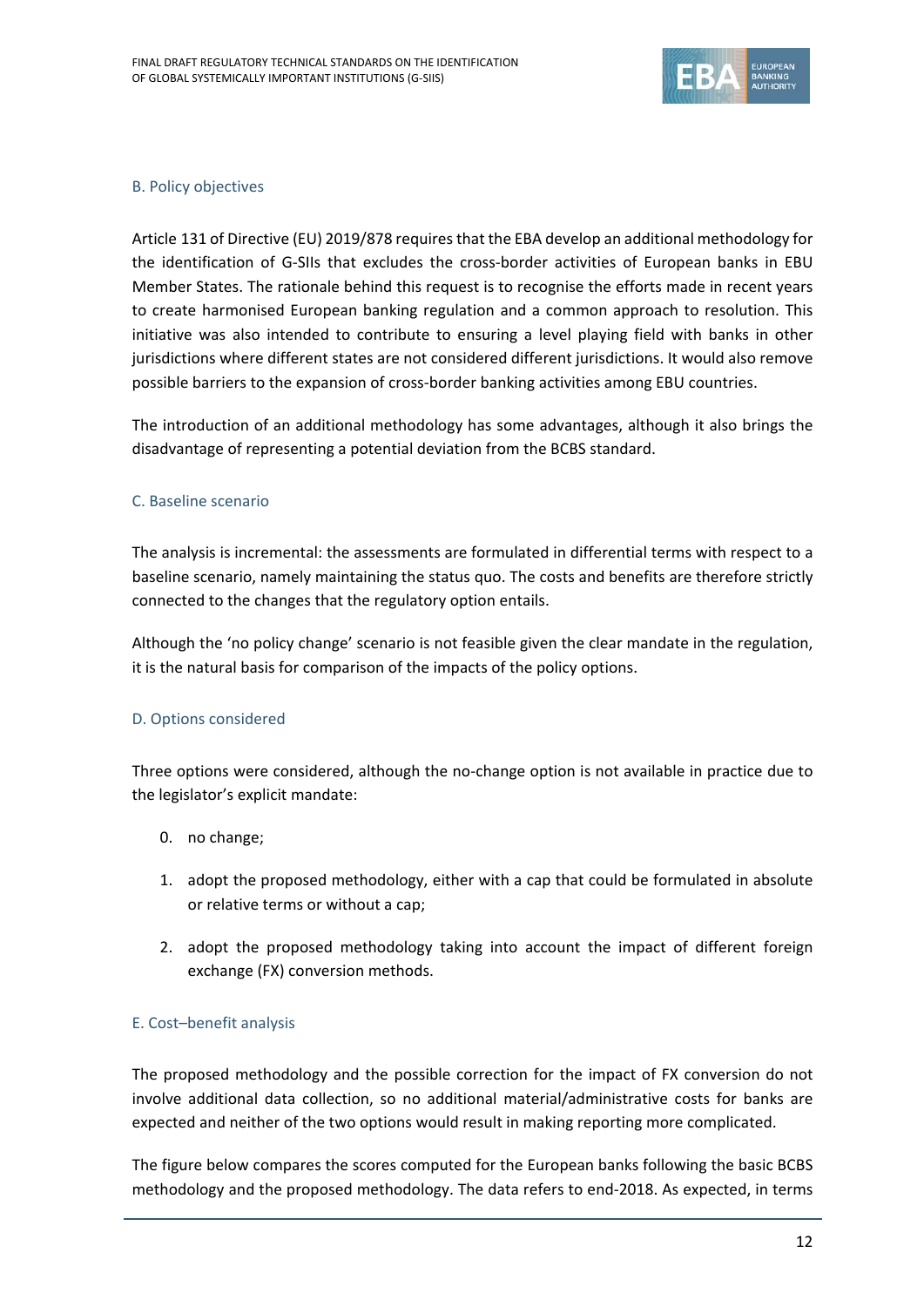

of the computation of the G‐SII score, the result is a reduction on the G‐SIB score under the BCBS framework. For the 12 European banks identified as G‐SIIs, the average variation in the score is about –8 basis points. For half of the banks contributing to the G‐SII annual identification exercise, the score variation is practically nil, while the highest variation reduction is close to –40 basis points. The evidence therefore suggests that, notwithstanding any future mergers or acquisitions, no EBU G‐SII is currently in a condition to benefit from the additional EU methodology for assigning G‐SII buffer rates.

Since the new methodology envisages sterilising any variation in the score that would induce the buffer to fall below 1%, it makes sense to focus only on banks associated with a buffer higher than 1%. It is possible to see that only two banks are classified in this bucket and that the new methodology would not alter their classification. Even applying to these banks the highest variation observed, their classification would still not change based on the latest available exercise.



Sources: *EBA (bank‐specific information) and Bank for International Settlements (global denominators)*

The impacts of the proposed methodology are mitigated by setting a maximum admissible variation in the score (a cap). Thus, only banks with a score already close to a bucket threshold would be affected.

The table below showssome theoretical examples of how the proposed methodology could impact the final allocation of identified G‐SIIs, considering a cap of 10 basis points (bps).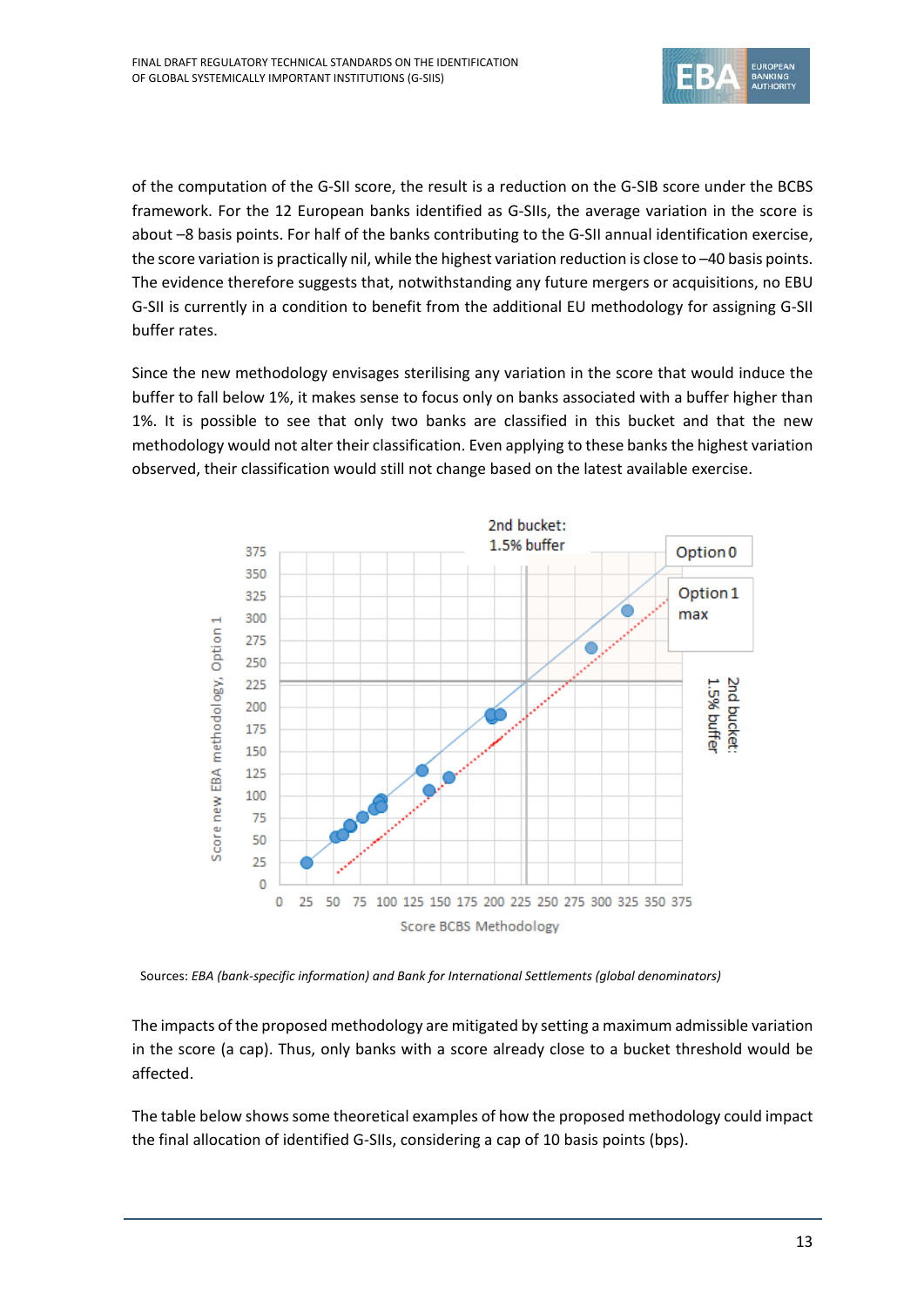

| <b>Pure G-SIB</b><br>score | <b>Bucket</b><br>allocation<br>(Basel text) | <b>Impact of EBU</b><br>cross-border<br>exposures | <b>Maximum</b><br>score<br>reduction of<br>10 bps | <b>Revised G-SIB</b><br>score according to<br>additional EU<br>methodology | <b>Potential bucket</b><br>allocation<br>(after EU<br>methodology) |
|----------------------------|---------------------------------------------|---------------------------------------------------|---------------------------------------------------|----------------------------------------------------------------------------|--------------------------------------------------------------------|
| <b>245</b> bps             | 2nd bucket:<br>1.5% CET1<br>G-SIB buffer    | $-17$ bps                                         | $-10$ bps                                         | $235$ bps                                                                  | 2nd bucket: 1.5%<br>CET1 G-SIB<br>buffer                           |
| $261$ bps                  | 2nd bucket:<br>1.5% CET1<br>G-SIB buffer    | $-36$ bps                                         | $-10$ bps                                         | $251$ bps                                                                  | 2nd bucket: 1.5%<br><b>CET1 G-SIB</b><br>buffer                    |
| <b>242 bps</b>             | 2nd bucket:<br>1.5% CET1<br>G-SIB buffer    | $-31$ bps                                         | $-10$ bps                                         | $232$ bps                                                                  | 2nd bucket: 1.5%<br>CET1 G-SIB<br>buffer                           |
| $235$ bps                  | 2nd bucket:<br>1.5% CET1<br>G-SIB buffer    | $-4$ bps                                          | $-4$ bps                                          | $231$ bps                                                                  | 2nd bucket: 1.5%<br>CET1 G-SIB<br>buffer                           |
| $233$ bps                  | 2nd bucket:<br>1.5% CET1<br>G-SIB buffer    | $-6$ bps                                          | $-6$ bps                                          | 227 bps                                                                    | 1st bucket: 1%<br>CET1 G-SIB<br>buffer                             |

An additional correction to the proposed methodology could take into consideration different exchange rate conversion methodologies. On the grounds of the data used for the identification and classification of G‐SIBs used by the BCBS for the past three years (2016, 2017 and 2018), it can be observed that the average variation in the score arising this correction would be nil. The highest impact on the score observed during the three years is a reduction of 11 points. Focusing on EBU banks only, the average variation in the score would still be zero, but with lower dispersion; in practice, the impacts are contained between 0 and 3 points.

Shifts in bucket allocation, and thus in lower buffer requirements, would be possible to observe only for banks with a score already close to a bucket threshold.

| <b>Revised G-SIB</b><br>score according to<br>additional EU<br>methodology | <b>Potential bucket</b><br>allocation after<br><b>EU</b> methodology | <b>FX conversion methods</b><br>impact<br>(average change<br>compared with<br>baseline) | <b>Revised G-SIB score</b><br>according to<br>additional EU<br>methodology (with FX<br>impact factor) | <b>Potential bucket</b><br>allocation after EU<br>methodology<br>(with FX impact factor) |
|----------------------------------------------------------------------------|----------------------------------------------------------------------|-----------------------------------------------------------------------------------------|-------------------------------------------------------------------------------------------------------|------------------------------------------------------------------------------------------|
| <b>235 bps</b>                                                             | 2nd bucket: 1.5%<br><b>CET1 G-SIB</b><br>buffer                      | $+3$ bps                                                                                | 238 bps                                                                                               | 2nd bucket: 1.5% CET1<br>G-SIB buffer                                                    |
| $251$ bps                                                                  | 2nd bucket: 1.5%<br><b>CET1 G-SIB</b><br>buffer                      | $+2$ bps                                                                                | $253$ bps                                                                                             | 2nd bucket: 1.5% CET1<br>G-SIB buffer                                                    |
| 232 bps                                                                    | 2nd bucket: 1.5%<br>CET1 G-SIB<br>buffer                             | $+2$ bps                                                                                | 234 bps                                                                                               | 2nd bucket: 1.5% CET<br>G-SIB buffer                                                     |
| $231$ bps                                                                  | 2nd bucket: 1.5%<br>CET1 G-SIB<br>buffer                             | $-3$ bps                                                                                | $228$ bps                                                                                             | 1st bucket: 1% CET1<br>G-SIB buffer                                                      |
| 227 bps                                                                    | 1st bucket: 1%<br><b>CET1 G-SIB</b><br>buffer                        | $-2$ bps                                                                                | $225$ bps                                                                                             | 1st bucket: 1% CET1<br>G-SIB buffer                                                      |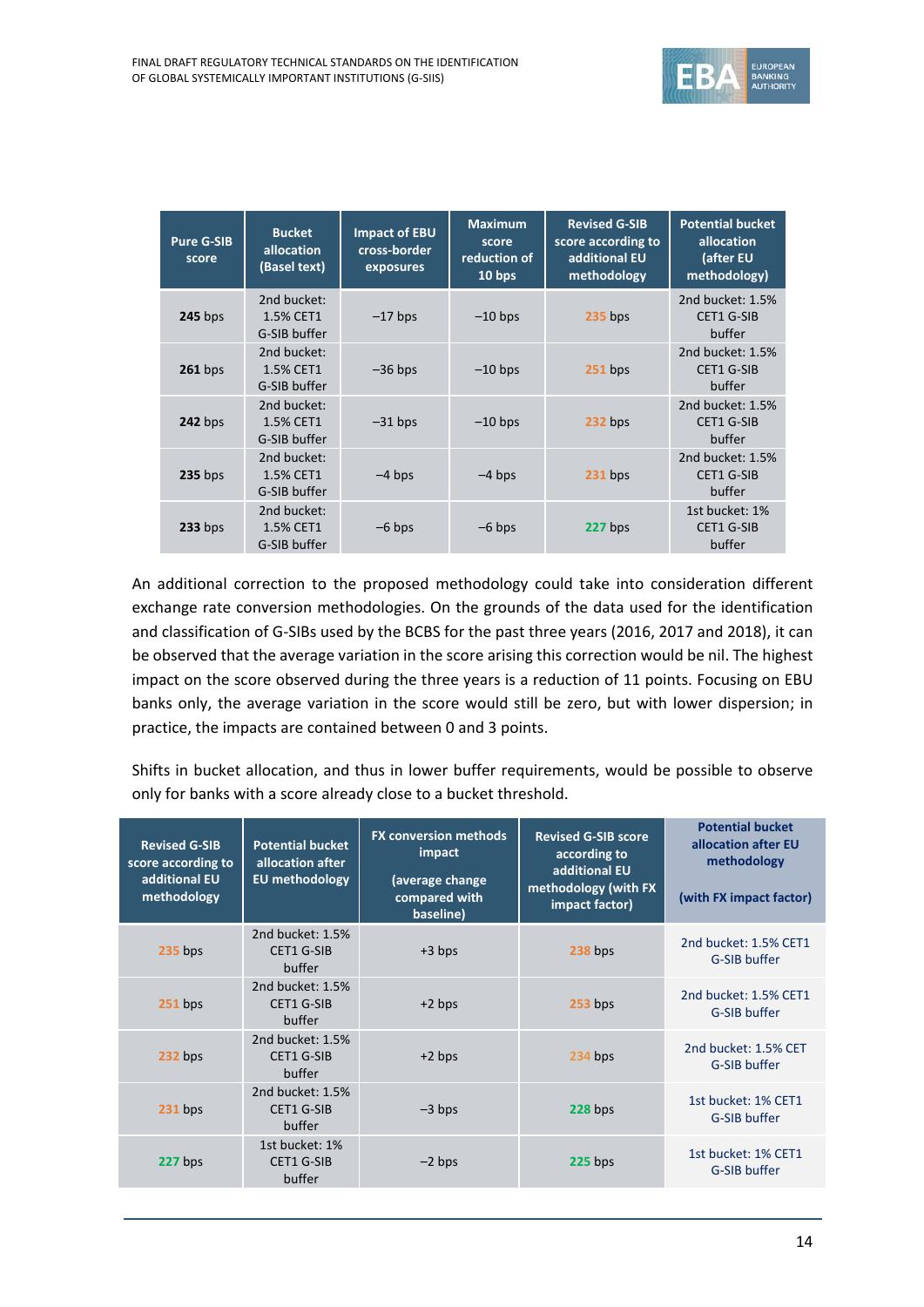

#### F. Preferred option

Option 1 envisages a mechanism aimed at limiting the deviation from the baseline methodology; however, banks receiving a buffer equal to 1% would not benefit from any effect due to the proposed methodology, itself emerging from the co‐legislators' mandate given to EBA. Introducing a cap to the score variation seems to meet the need to balance the desire to recognise the EBU as a homogeneous jurisdiction and the need to not introduce excessive differences from the BCBS approach.

Based on the evidence gathered in recent years, modifying the methodology to take into consideration different exchange rate conversion methodologies could have a limited impact, such that the increase in complexity might not be justified.

In conclusion, option 1 appears to be the most suitable solution to address the problem of finding a compromise between recognising an advantage that European banks have as a result of the Banking Union and avoiding diverging significantly from the BCBS methodology. In order to better reflect the progress made in establishing the EBU and expected developments in the near future, the calibration of the cap could ultimately be set at the bucket level, thus avoiding problems arising from too rigid a calibration of the buffer rate. This calibration approach means that any decision on the basis of sound supervisory judgement will allow supervisors to allocate to the immediately lower subcategory any identified G-SII that has been automatically allocated to a subcategory higher than the first. For example, if a G-SII is automatically allocated to bucket 3, its supervisor could consider allocating it to bucket 2, on the basis of sound supervisory judgement and in the light of an additional EU score suggesting that allocation.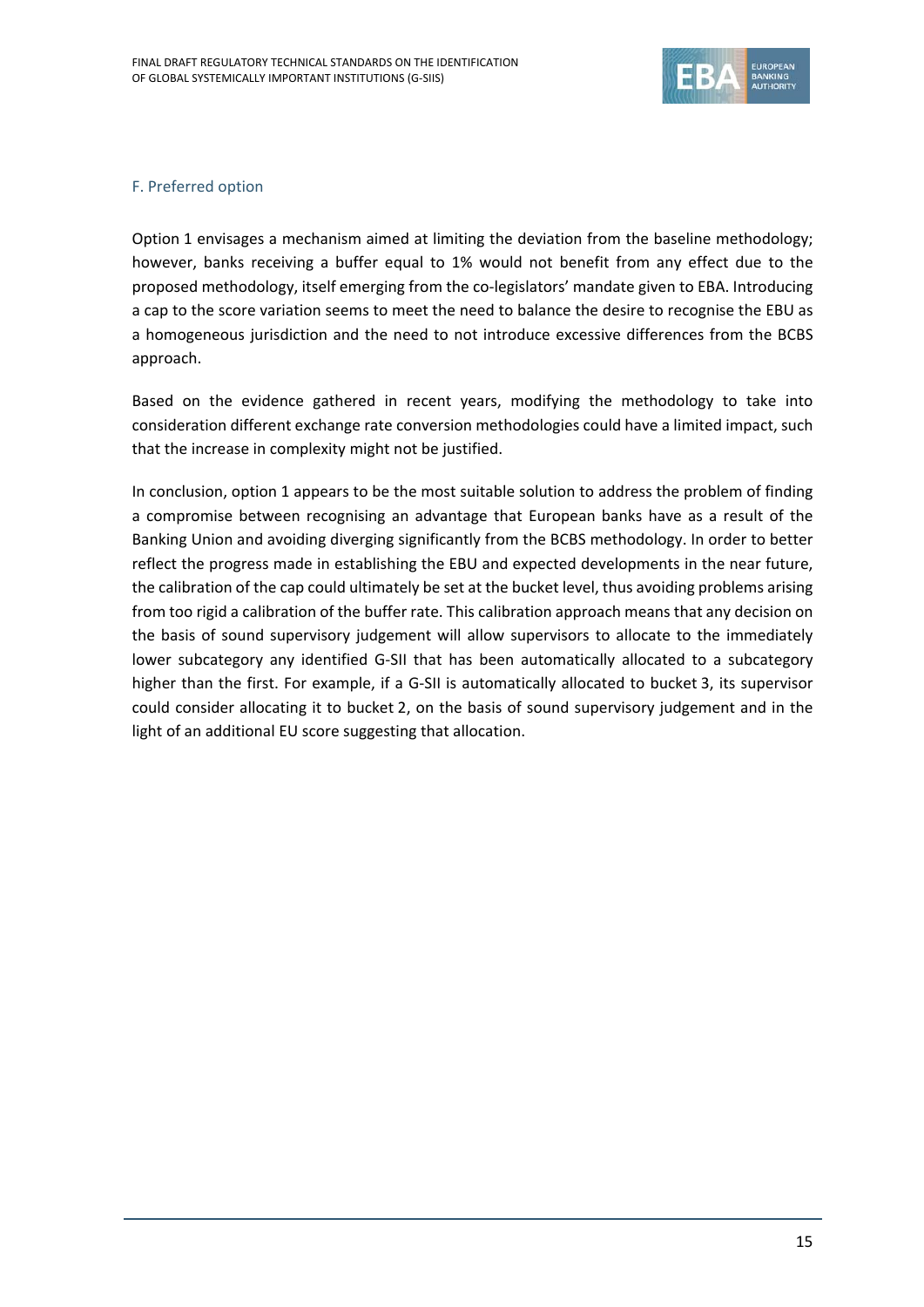

## 4.2 Feedback on the public consultation and the opinion of the Banking Stakeholder Group

The EBA publicly consulted on the draft proposal contained in this paper.

The consultation period lasted for five months and ended on 5 August 2020. Five responses were received, all of which were published on the EBA website.

This paper presents a summary of the key points and other comments arising from the consultation, the analysis and discussion triggered by these comments, and the actions taken to address them if deemed necessary.

In many cases, several industry bodies made similar comments or the same body repeated its comments in response to different questions. In such cases, the comments and the EBA's analysis are included in the section of this paper where the EBA considers them most appropriate.

Changes to the draft RTS and final guidelines have been incorporated as a result of the responses received during the public consultation.

The EBA's Banking Stakeholder Group was consulted and did not put forward any objections to the proposed draft RTS and EBA guidelines.

### **Summary of key issues and the EBA's response**

Respondents replying to this consultation commented on three general points in addition to the questions included in the Consultation Paper. These points concern (i) the implementation date of the revised methodology (including both the BCBS‐driven changes and the additional EU methodology); (ii) the potential need for a decision taken at EU or Member State level to be subject to discussion or approval by the BCBS; and (iii) the requirement for identified G-SIIs to disclose their entire group structure by providing the LEIs of all consolidated entities in the group.

Question 1 raised in the consultation sought opinions on how an additional EU score taking into account cross‐border activities within the Banking Union should function. Options 1 and 2 provided as part of this question proposed an absolute and a relative cap to be applied to the additional EU score. A third option proposed a subcategory level cap, which would allow national authorities greater flexibility to use the additional EU score when exercising sound supervisory judgement. In question 2, the consultation sought comments on whether the different foreign exchange conversion methods that have an impact on G‐SII scores should be mitigated or not, for the purposes of computing the additional EU score. In question 3, the EBA requested respondents' views on whether the proposed implementation of disclosure requirements in Article 441 of the Capital Requirements Regulation (CRR) fitted the purpose of the underlying regulation and the mandate given in Article 131 of the revised Capital Requirements Directive (CRD V).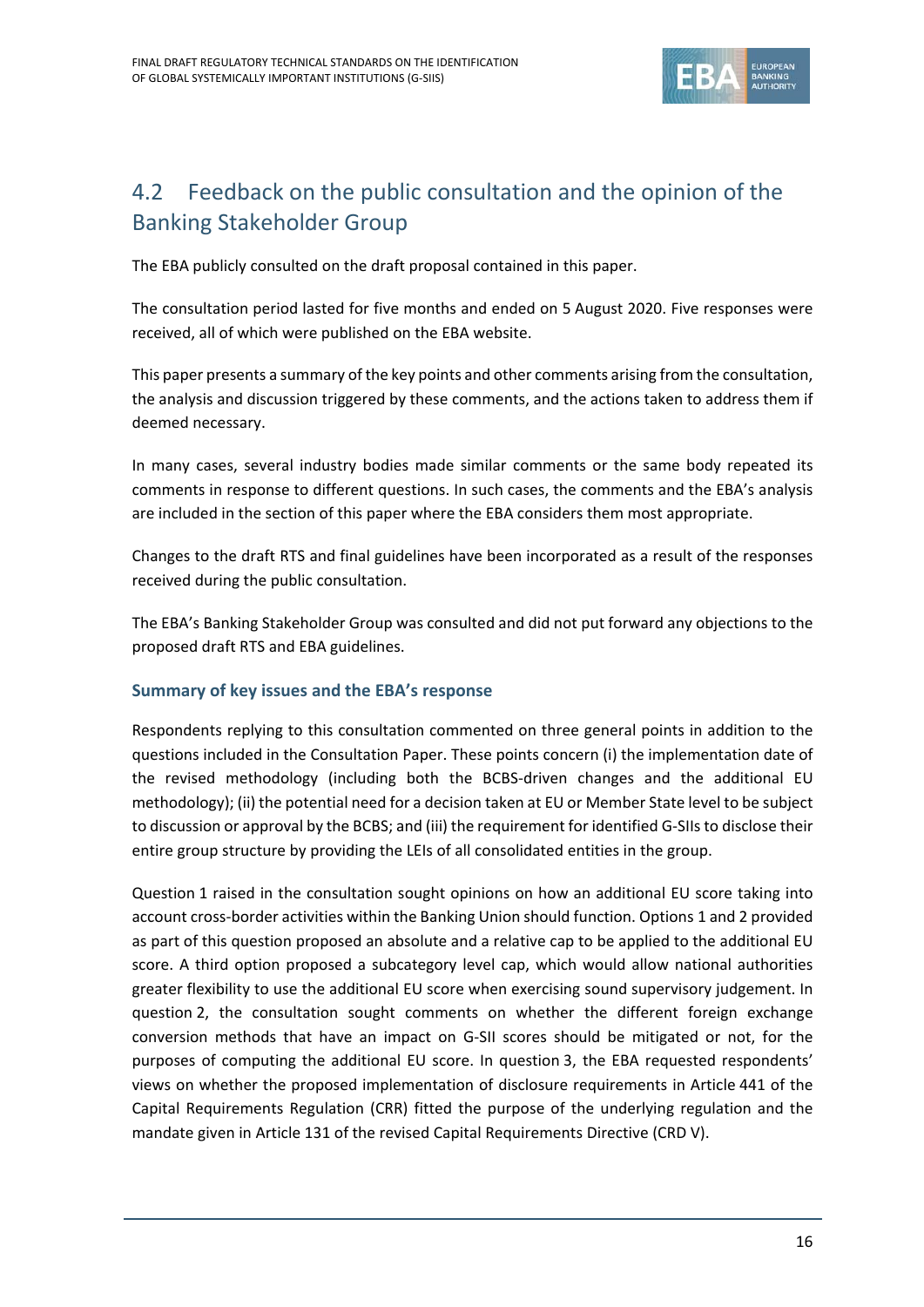

### **Summary of responses to the consultation and the EBA's analysis**

| <b>Comments</b>                                                                       | <b>Summary of responses received</b>                                                                                                                                                                                                                                                                                                                                                                                                                                                                                                               | <b>EBA analysis</b>                                                                                                                                                                                                                                                                                                                                                                                                                                                                                                                                                                                                                                                                                                                                                                                                                                                                                                                                                                                                                                                                                                                                                                                                                                                                                                                                                              | <b>Amendments to</b><br>the proposals                                                               |
|---------------------------------------------------------------------------------------|----------------------------------------------------------------------------------------------------------------------------------------------------------------------------------------------------------------------------------------------------------------------------------------------------------------------------------------------------------------------------------------------------------------------------------------------------------------------------------------------------------------------------------------------------|----------------------------------------------------------------------------------------------------------------------------------------------------------------------------------------------------------------------------------------------------------------------------------------------------------------------------------------------------------------------------------------------------------------------------------------------------------------------------------------------------------------------------------------------------------------------------------------------------------------------------------------------------------------------------------------------------------------------------------------------------------------------------------------------------------------------------------------------------------------------------------------------------------------------------------------------------------------------------------------------------------------------------------------------------------------------------------------------------------------------------------------------------------------------------------------------------------------------------------------------------------------------------------------------------------------------------------------------------------------------------------|-----------------------------------------------------------------------------------------------------|
| Schedule for the<br>implementation<br>of the revised<br>identification<br>methodology | Most respondents mentioned the need<br>to adjust the date of implementation,<br>and queries regarding practical aspects of<br>the revised identification methodology<br>were raised based on the one-year delay<br>announced by the BCBS on 3 April 2020<br>to alleviate the impact of COVID-19.<br>It was also suggested that the changes<br>concerning the recognition of cross-<br>border activities within the EBU, in line<br>with Article 131 of CRD V, should enter<br>into force in January 2021, following the<br>publication of the RTS. | The EBA Consultation Paper, published on 5 March 2020, envisaged the implementation of<br>the revised methodology for identifying G-SIIs as of end-2020, underpinning the G-SII<br>identification exercise to be conducted during 2021 and in alignment with the BCBS<br>expectation at the time of the consultation launch. In the light of circumstances related to<br>the COVID-19 outbreak, the EBA is of the view that the introduction of the revised<br>methodology should occur with the 2022 exercise, based on end-2021 data, in full<br>alignment with the BCBS framework.<br>Concerning the changes introduced to the framework specific to the EU due to the<br>consideration of intra-EBU cross-border activities, the EBA is of the opinion that the same<br>schedule as that for the BCBS-driven changes could be followed. However, when<br>considering the date of implementation of CRD V, it should enter into force as soon as the<br>RTS are published in the Official Journal of the EU, in practice affecting the 2021 exercise<br>based on end-2020 data.                                                                                                                                                                                                                                                                                               | Amendment<br>to<br>Article 5 of the RTS to<br>reflect the date of<br>of<br>implementation<br>CRD V. |
| Discussion by the<br><b>BCBS</b><br>of<br>the<br>assessment<br>process in Europe      | Two respondents suggested that the<br>proposed changes to the assessment<br>process in Europe should not be<br>submitted to the BCBS for approval or<br>discussion.                                                                                                                                                                                                                                                                                                                                                                                | The EBA is of the opinion that Article 131 of CRD V remains very clear regarding the<br>intention of the EU co-legislators to adhere to the international standards, by stating<br>'taking into account any internationally agreed standards'. These international standards<br>refer to the BCBS G-SIB framework, which presently gives no consideration to intra-EBU<br>cross border activities.<br>It is important to mention that the G-SIB international standards envisage that cases where<br>a supervisor seeks to exercise sound supervisory judgement will be scrutinised by the BCBS,<br>regardless of the ultimate decision by the relevant authority presenting the case. This will<br>be the case whether the proposed application of supervisory judgement seeks to upgrade<br>or downgrade the bucket allocation and related G-SII buffer rate. Importantly, according<br>to the text of the BCBS rules, proposals to downgrade buffer rates for identified G-SIBs will<br>face a higher level of scrutiny than those aiming either to upgrade buffer rates or add banks<br>to the G-SIB list. From the foregoing, it is clear that the decision on whether the BCBS will<br>scrutinise such events is not within reach of the EBA or the EU co-legislators. This scrutiny<br>and peer-reviewing mechanism form one of the main purposes of the Basel standards, | None.                                                                                               |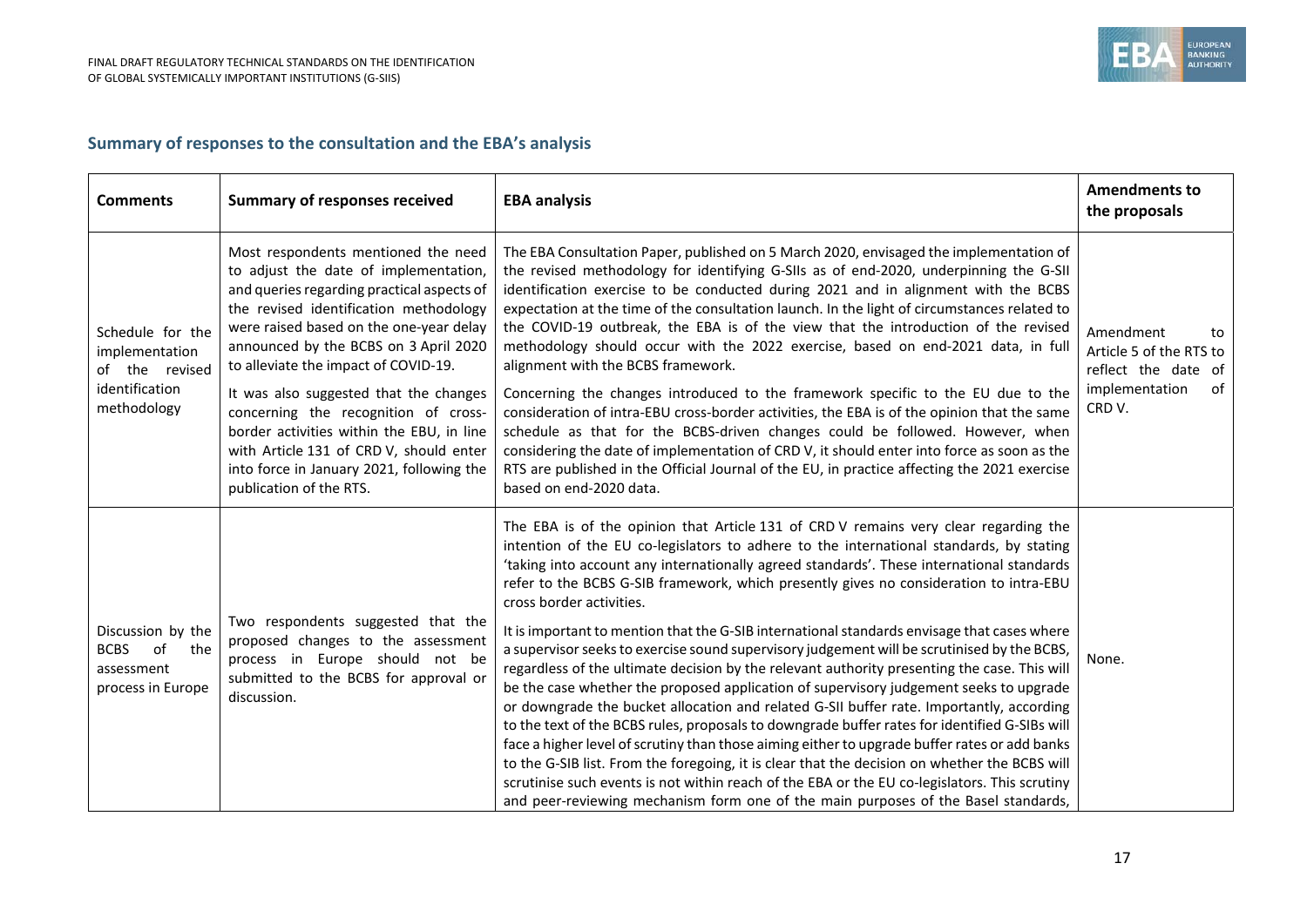

| <b>Comments</b>                                                                                                                           | <b>Summary of responses received</b>                                                                                                                                                                                                                      | <b>EBA analysis</b>                                                                                                                                                                                                                                                                                                                                                                                                                                                                                                                               | <b>Amendments to</b><br>the proposals                                                                                                                                                                                                                                  |  |  |
|-------------------------------------------------------------------------------------------------------------------------------------------|-----------------------------------------------------------------------------------------------------------------------------------------------------------------------------------------------------------------------------------------------------------|---------------------------------------------------------------------------------------------------------------------------------------------------------------------------------------------------------------------------------------------------------------------------------------------------------------------------------------------------------------------------------------------------------------------------------------------------------------------------------------------------------------------------------------------------|------------------------------------------------------------------------------------------------------------------------------------------------------------------------------------------------------------------------------------------------------------------------|--|--|
|                                                                                                                                           |                                                                                                                                                                                                                                                           | which, to ensure financial stability and address too-big-to-fail concerns, is of paramount<br>importance. The intention to downgrade an identified G-SIB is expected, within the spirit<br>of the text of the BCBS rules, to be justified and explained to the BCBS to a much greater<br>extent than a decision to upgrade an identified G-SIB (or to add a bank to the G-SIB list),<br>since the latter reflects a prudent approach on the part of the supervisor.                                                                               |                                                                                                                                                                                                                                                                        |  |  |
|                                                                                                                                           |                                                                                                                                                                                                                                                           | Despite this, the BCBS rules are of a non-binding nature and will naturally not supersede a<br>decision that any EU Member State may take in the context of EU regulation.                                                                                                                                                                                                                                                                                                                                                                        |                                                                                                                                                                                                                                                                        |  |  |
|                                                                                                                                           |                                                                                                                                                                                                                                                           | For the above reasons, the EBA is of the view that no amendments to the proposal are<br>needed and reiterates its intention to preserve the EU's full adherence to the international<br>standards.                                                                                                                                                                                                                                                                                                                                                |                                                                                                                                                                                                                                                                        |  |  |
| Disclosure of the<br>of<br>all<br><b>LEIS</b><br>consolidated<br>entities in the<br>group as part of<br>disclosure<br>the<br>requirements | One respondent suggested that the EBA<br>require entities in the scope of these<br>technical standards to disclose their<br>group structure by providing the LEIs of<br>all consolidated entities in the group as<br>part of the disclosure requirements. | The EBA fully supports and strongly encourages the use of the LEI by all institutions,<br>financial holding companies and mixed financial holding companies, but particularly by<br>very large institutions such as those identified as G-SIIs.                                                                                                                                                                                                                                                                                                   | Inclusion<br>of<br>paragraph 5<br>in<br>Article 4 of the RTS in<br>order<br>to<br>request<br>G-SIIs to disclose their<br>group structure by<br>providing the LEIs of<br>consolidated<br>all<br>entities in the group.<br>This disclosure should<br>be kept up to date. |  |  |
| Responses to questions in Consultation Paper EBA/CP/2020/03                                                                               |                                                                                                                                                                                                                                                           |                                                                                                                                                                                                                                                                                                                                                                                                                                                                                                                                                   |                                                                                                                                                                                                                                                                        |  |  |
| Question 1.                                                                                                                               | Respondents answering this question<br>disagreed with the proposed options (a)<br>and (b). The main argument presented<br>related to the excessive limitations<br>arising from options (a) and (b), which<br>respondents saw as curtailing the extent     | The view of the EBA is that there should be no material deviation in the EU from the<br>international standards, even considering the fact that, to a large degree, the text of the<br>BCBS rules should account for the significant progress achieved in the EBU integration<br>process, namely regarding the two key pillars of supervision and resolution.<br>While the EU co-legislators clearly expressed the desire to see the advances of the EBU<br>integration process reflected in the capital buffer rate requirements that G-SIIs are | Amendment<br>to<br>paragraph 5b<br>of<br>Article 5 of the RTS in<br>order to limit the<br>downgrading in the<br>subcategory to which                                                                                                                                   |  |  |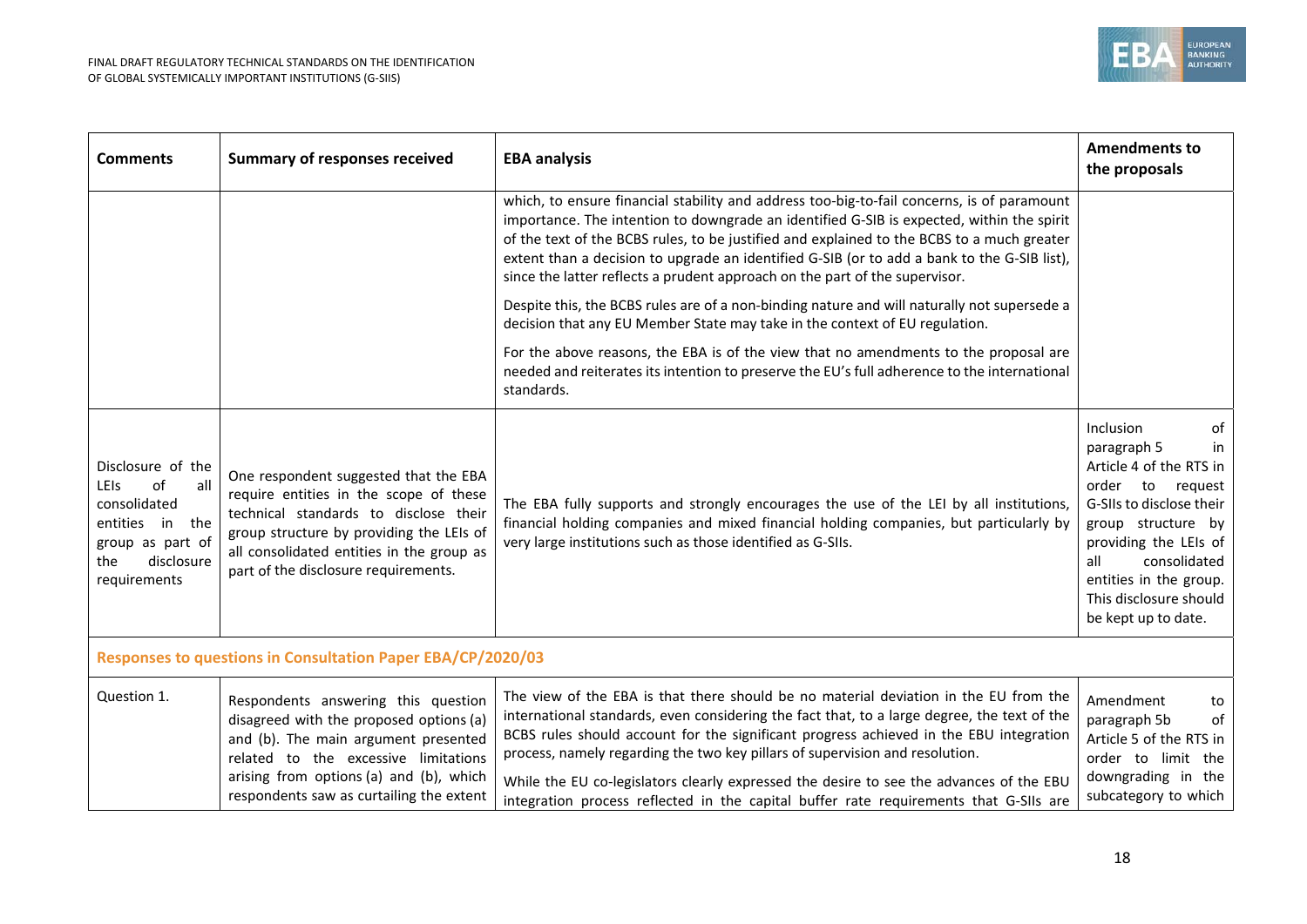

| <b>Comments</b> | <b>Summary of responses received</b>                                                                                                                                                                                                                                                                                                                                                          | <b>EBA analysis</b>                                                                                                                                                                                                                                                                                                                                                                                                                                                                                                                                                                                                                                                                                                                                                                                                                                                                                                                                                                                                                                                                                                                                                                                                                                                                                                                                                                | <b>Amendments to</b><br>the proposals            |
|-----------------|-----------------------------------------------------------------------------------------------------------------------------------------------------------------------------------------------------------------------------------------------------------------------------------------------------------------------------------------------------------------------------------------------|------------------------------------------------------------------------------------------------------------------------------------------------------------------------------------------------------------------------------------------------------------------------------------------------------------------------------------------------------------------------------------------------------------------------------------------------------------------------------------------------------------------------------------------------------------------------------------------------------------------------------------------------------------------------------------------------------------------------------------------------------------------------------------------------------------------------------------------------------------------------------------------------------------------------------------------------------------------------------------------------------------------------------------------------------------------------------------------------------------------------------------------------------------------------------------------------------------------------------------------------------------------------------------------------------------------------------------------------------------------------------------|--------------------------------------------------|
|                 | to which the additional EU G-SII score<br>could be used.<br>Respondents expressed a preference for<br>option (c), as it was seen as the best<br>compromise between the benefit that<br>EBU banks are expected to gain from the<br>recognition of intra-EBU cross-border<br>activities and the EBA's strong desire to<br>fully adhere to Basel international<br>standards.                     | requested to meet, at the same time they acknowledged the importance of the<br>international standards and the need for the EU to uphold and support a multilateral and<br>cooperative approach at the global level. For this reason, the EBA was requested to draft<br>an EU-specific methodology that would allow for the allocation of G-SIIs to eventually<br>lower subcategories when considering intra-EBU cross-border activities. In fact, when<br>doing so, the EU co-legislators confirmed, in Article 131 of CRD V, their desire to remain<br>closely aligned to the international standards, by specifying that identified G-SIIs cannot be<br>removed from the G-SIIs list by their relevant authority and cannot be assigned a capital<br>buffer rate requirement lower than 1%.<br>The EBA is of the view that both options (a) and (b) could have been further explored and<br>further calibrated to better reflect the progress of the EBU integration process; however,<br>in the light of the above, the EBA agrees with the suggestion that option (c) reaches the<br>best compromise between the different views expressed.                                                                                                                                                                                                                                   | a G-SII is allocated to<br>one subcategory only. |
| Question 2.     | Respondents noted that the use of the<br>average FX rate for the year has been a<br>previous industry position and that it<br>remains the case at present. One<br>particular advantage of this method is<br>that the effects of FX fluctuations<br>occurring<br>towards<br>year-end<br>are<br>thus removing possible<br>mitigated,<br>advantages or disadvantages of different<br>currencies. | The EBA is of the view that the additional EU methodology should be agnostic not only to<br>considerable FX fluctuations occurring at year-end but also to the chosen treatment of FX<br>in the text of the BCBS rules.<br>It is clear that the revised text of the BCBS rules, as of July 2018, does not alter the way in<br>which FX rates are accounted for in the G-SIB framework, namely regarding the reporting<br>currency and method used. However, the BCBS consultation of 2017 on the draft proposal<br>for the revised framework has shown that this methodological aspect is relevant for the<br>industry and, to some extent, for the credibility and robustness of the framework. The<br>EBA's intention is therefore not to modify or supersede methodological options taken by<br>the BCBS in this regard but instead to prevent, as far as possible, the additional EU<br>methodology from taking into account potentially large year-end FX fluctuations that often<br>do not have profound economic meaning. These large fluctuations, should they occur and<br>influence the additional EU score, could determine the allocation of a G-SII to a different<br>subcategory.<br>When balancing the need to take into account the impact of different FX conversion<br>methods (itself subject to modifications over time in the text of the BCBS rules) and the | None.                                            |